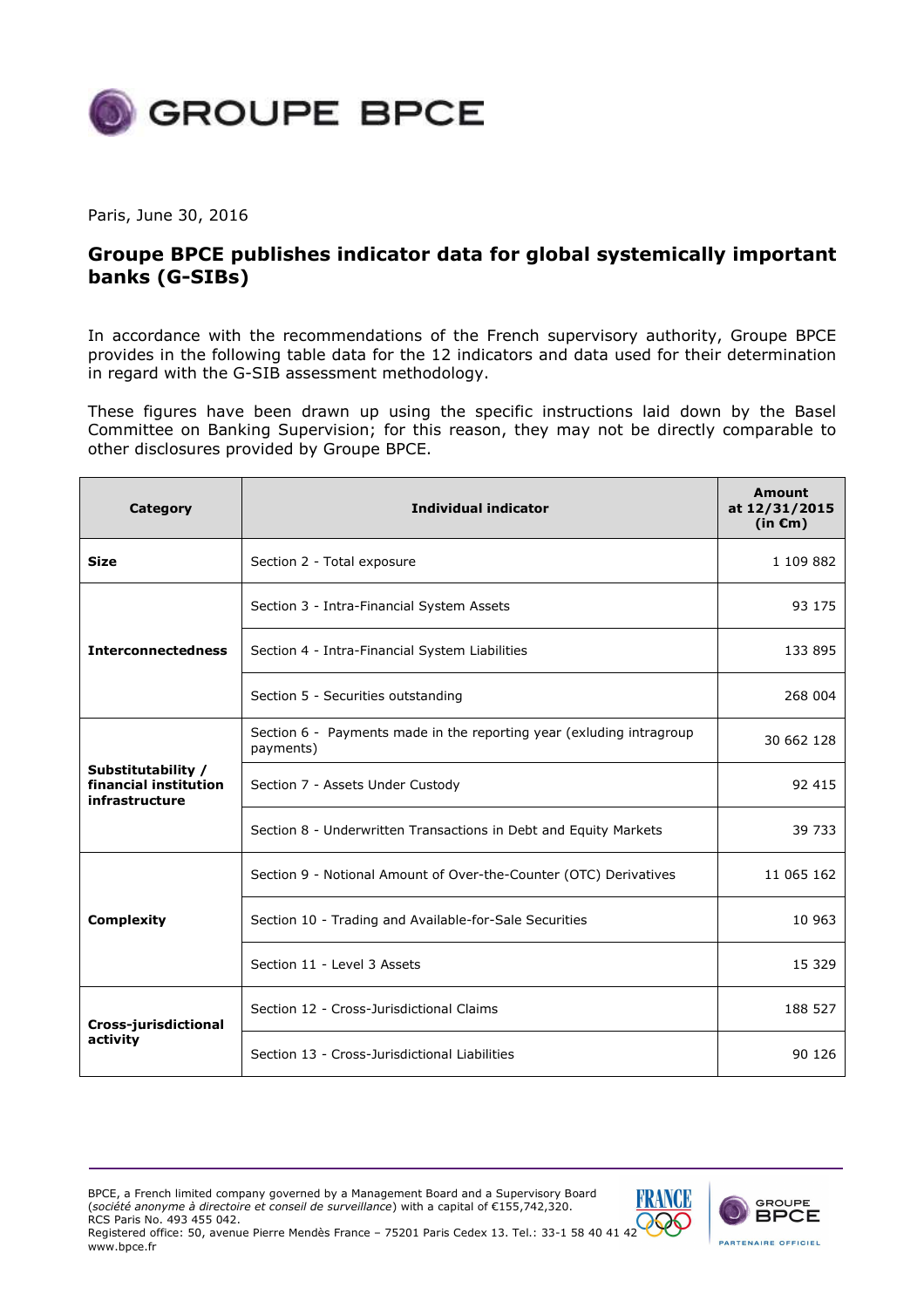

| <b>Section</b>                                                  | G-SIB | Data                                                                                                                                                                      | Amount at<br>12/31/2015<br>(in $\epsilon$ m) |
|-----------------------------------------------------------------|-------|---------------------------------------------------------------------------------------------------------------------------------------------------------------------------|----------------------------------------------|
|                                                                 | 1012  | Counterparty exposure of derivatives contracts                                                                                                                            | 13 223                                       |
|                                                                 | 1201  | Capped notional amount of credit derivatives                                                                                                                              | 1 1 5 6                                      |
|                                                                 | 1018  | Potential future exposure of derivative contracts                                                                                                                         | 20841                                        |
|                                                                 | 1013  | Adjusted gross value of SFTs                                                                                                                                              | 68 740                                       |
|                                                                 | 1014  | Counterparty exposure of SFTs                                                                                                                                             | 5 4 4 5                                      |
|                                                                 | 1015  | Other assets                                                                                                                                                              | 927 783                                      |
| <b>Section 2 - Total exposure</b>                               | 1019  | Items subject to a 0% credit conversion factor (CCF)                                                                                                                      | 16 7 16                                      |
|                                                                 | 1022  | Items subject to a 20% CCF                                                                                                                                                | 27801                                        |
|                                                                 | 1023  | Items subject to a 50% CCF                                                                                                                                                | 88 146                                       |
|                                                                 | 1024  | Items subject to a 100% CCF                                                                                                                                               | 21 389                                       |
|                                                                 | 1031  | Regulatory adjustments                                                                                                                                                    | 7 147                                        |
|                                                                 | 1103  | <b>Exposures indicator</b>                                                                                                                                                | 1 109 882                                    |
|                                                                 | 1033  | Funds deposited with or lent to other financial institutions                                                                                                              | 25 130                                       |
|                                                                 | 1034  | Certificates of deposit                                                                                                                                                   |                                              |
|                                                                 | 1035  | Unused portion of committed lines extended to other financial<br>institutions                                                                                             | 11 546                                       |
|                                                                 |       | Holdings of securities issued by other financial institutions:                                                                                                            |                                              |
|                                                                 | 1036  | Secured debt securities                                                                                                                                                   | 1 6 4 3                                      |
|                                                                 | 1037  | Senior unsecured debt securities                                                                                                                                          | 1928                                         |
|                                                                 | 1038  | Subordinated debt securities                                                                                                                                              | 938                                          |
| <b>Section 3 - Intra-Financial</b>                              | 1039  | Commercial paper                                                                                                                                                          | 140                                          |
| <b>System Assets</b>                                            | 1040  | Equity securities                                                                                                                                                         | 4 9 6 1                                      |
|                                                                 | 1041  | Offsetting short positions in relation to the specific equity<br>securities included in item 3c(5)                                                                        | 1 2 5 9                                      |
|                                                                 | 1042  | Net positive current exposure of securities financing<br>transactions with other financial institutions<br>Over-the-counter derivatives with other financial institutions | 18 881                                       |
|                                                                 |       | that have a net positive fair value                                                                                                                                       |                                              |
|                                                                 | 1043  | Net positive fair value                                                                                                                                                   | 13 474                                       |
|                                                                 | 1044  | Potential future exposure                                                                                                                                                 | 15 792                                       |
|                                                                 | 1045  | Intra-financial system assets indicator                                                                                                                                   | 93 175                                       |
|                                                                 | 1046  | Deposits due to depository institutions                                                                                                                                   | 37 147                                       |
|                                                                 | 1047  | Deposits due to non-depository financial institutions                                                                                                                     | 28 873                                       |
|                                                                 | 1105  | Loans obtained from other financial institutions                                                                                                                          |                                              |
|                                                                 | 1048  | Unused portion of committed lines obtained from other<br>financial institutions                                                                                           | 9 3 2 4                                      |
| <b>Section 4 - Intra-Financial</b><br><b>System Liabilities</b> | 1049  | Net negative current exposure of securities financing<br>transactions with other financial institutions                                                                   | 28 383                                       |
|                                                                 |       | OTC derivatives with other financial institutions that have a<br>net negative fair value                                                                                  |                                              |
|                                                                 | 1050  | Net negative fair value                                                                                                                                                   | 19 213                                       |
|                                                                 | 1051  | Potential future exposure                                                                                                                                                 | 10 955                                       |
|                                                                 | 1052  | Intra-financial system liabilities indicator                                                                                                                              | 133 895                                      |





Registered office: 50, avenue Pierre Mendès France – 75201 Paris Cedex 13. Tel.: 33-1 58 40 41 42 www.bpce.fr